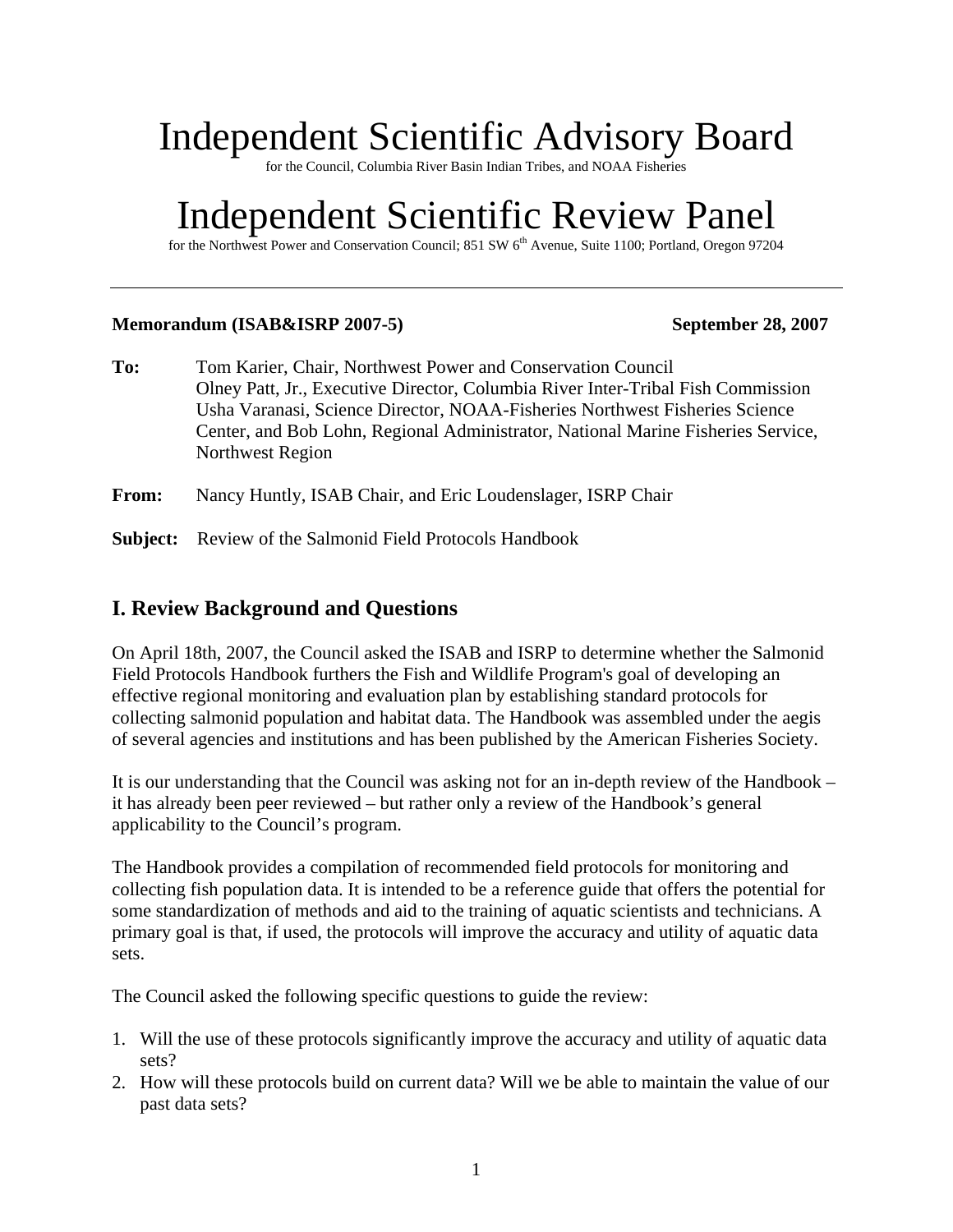- 3. Are these protocols practical will they be more costly or take more time?
- 4. One value of a standardized protocol is to be able to aggregate data. Will these protocols make aggregating data easier?

The Handbook itself was not intended to answer these specific questions and does not attempt to do so in any direct way.

# **II. General ISAB and ISRP Comments and Recommendations**

The ISRP and ISAB have on numerous occasions recommended that the Fish and Wildlife Program needed coordinated and cooperative monitoring programs to evaluate the trends and changes in habitats (tributary and mainstem) and the status and trends of naturally produced salmonids. One of the elements of an effective monitoring program is the application of common/standardized protocols for (1) selection of study sites in the field, (2) different methods for collection of samples or data, and (3) common formats for storage of electronic data. Ideally, the approved or agreed upon protocols would be available in one document or Handbook.

This Handbook begins to fill that important void. It is a compendium of useful advice and bibliographies reflecting the practical experience with these methods of the large number of persons who contributed to it. Numerous specific protocols are described, facilitating their study, refinement, and, where appropriate, adoption by appropriate agencies, research groups, and projects. Descriptions of protocols are quite variable in coverage of their respective topics, both in depth and breadth.

Though we were not asked to provide an in-depth review, we do offer an abundance of commentary, both general and specific, on the Handbook. We believe that will be more constructive and useful than merely offering a "broad brush" overall evaluation of the entire Handbook. Our specific comments and references are provided in an appendix to this memo that is available at [www.nwcouncil.org/library/isab/isabisrp2007-5.htm](http://www.nwcouncil.org/library/isab/isabisrp2007-5.htm).

## **A. The Four Questions**

The short answers to the four questions posed to the ISAB and ISRP are:

### *1. Will the use of these protocols significantly improve the accuracy and utility of aquatic data sets?*

The "accuracy and utility of aquatic data sets" will be improved slightly in the short run, and potentially appreciably in the long term, if the Handbook recommendations are refined and incorporated into project planning. This tempered appraisal is less a consequence of the quality of the Handbook than it is of the monumental nature of the task undertaken – increased standardization of multiple methodologies across numerous agencies, research groups, and types of projects.

The protocols are general and provide descriptions of the various methodologies and could be useful for those who will employ one or more of these methods. For field scientists already using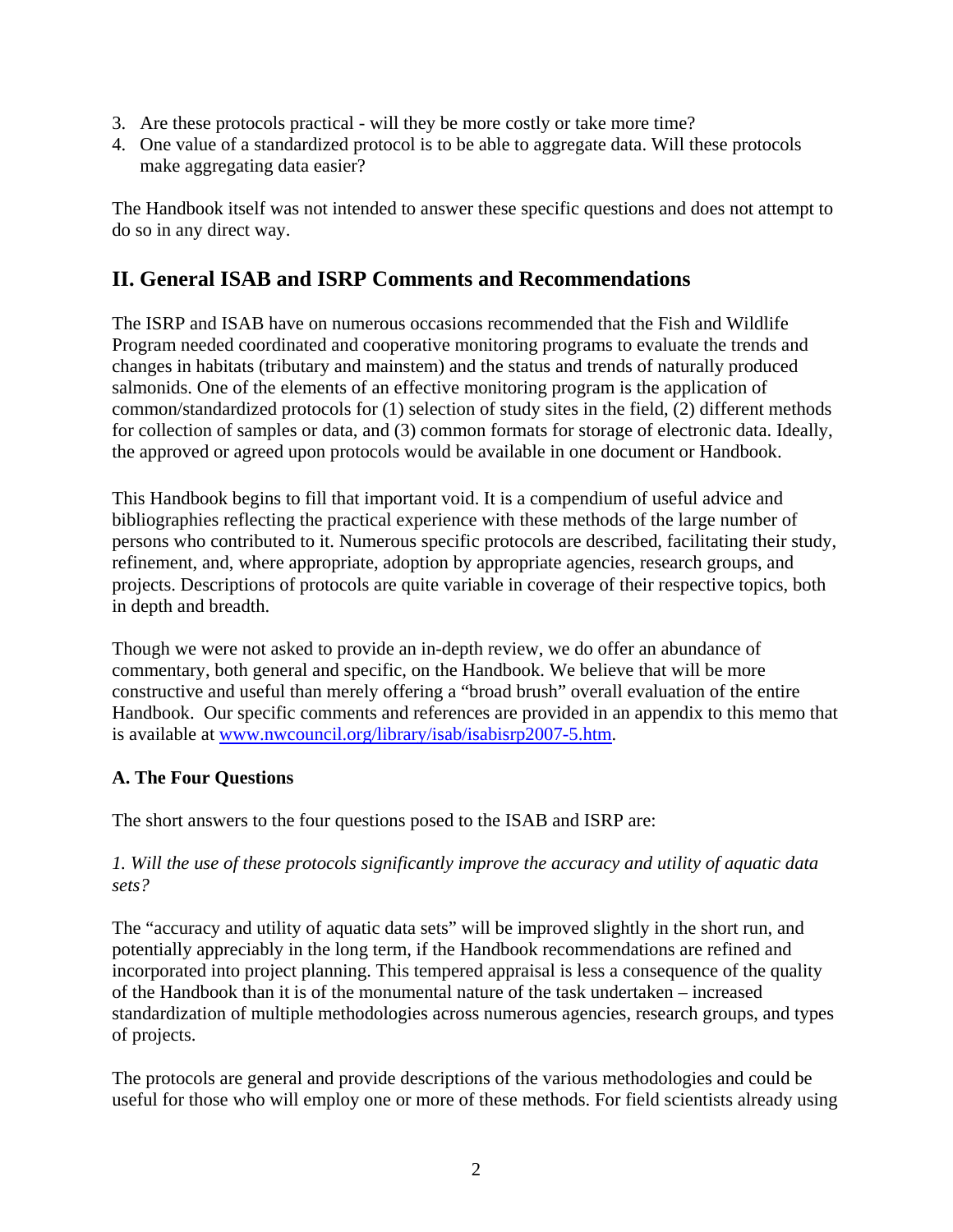a method, the manual will have limited use.

Even for its core subject matter of capture and counting methodologies, the Handbook does not recommend a preferred technique, or set of them, for estimating any particular parameter. Rather it provides a list of multiple techniques that could be employed to estimate various aspects of population status. The method selected and the manner in which it is implemented will have to be matched to the objectives and the logistical and financial constraints of a particular project. Each technique has advantages and disadvantages relative to the others, just as will different approaches to study designs and the data analyses. Therefore, there will continue to be a considerable amount of variation in the methods being employed across the region, even if this volume is designated as the regional standard.

#### *2. How will these protocols build on current data? Will we be able to maintain the value of our past data sets?*

Most of the general protocols are practical, have been used successfully for many years, and thus represent continuation of current practice. Future and past data sets will likely remain comparable for a specific study or project, but comparability of data from studies conducted by different agencies or research groups will still often be problematic.

The protocols that suggest a change in sampling design to improve the accuracy and utility of future aquatic data will need special strategies to maintain the value of previously collected data.

#### *3. Are these protocols practical - will they be more costly or take more time?*

Most protocols continue current practice so their practicality, cost, and time demands have not changed. Some such as hydroacoustics or aerial counts are more expensive than others. No new methods are proposed that would be more costly.

If the Handbook encourages users to improve sampling designs, then cost and time demands may be higher or lower, but the expectation is that the utility of the data would improve. Similarly, improvements will result if the descriptions and recommendations relating to use of different types of field gear lead to greater care and more standardized use of such gear.

### *4. One value of a standardized protocol is to be able to aggregate data. Will these protocols make aggregating data easier?*

The protocols again do not specify common sampling designs or common metrics or reporting procedures that facilitate data aggregation among different surveys or agencies. Many of the methods are used to answer specific questions and would be difficult to standardize. However, those commonly used to assess salmonid abundance are more amenable to reasonable aggregation of data among studies and agencies. For these, the ISAB encourages the Pacific Northwest Aquatic Monitoring Partnership (PNAMP) and other agencies to conduct comparative studies across protocols to allow inter-calibration and integration of data. Aggregation of data would be especially useful for those methods that are commonly used to assess salmonid abundance, such as redd and carcass counts; spawning and snorkeling surveys; and weir counts.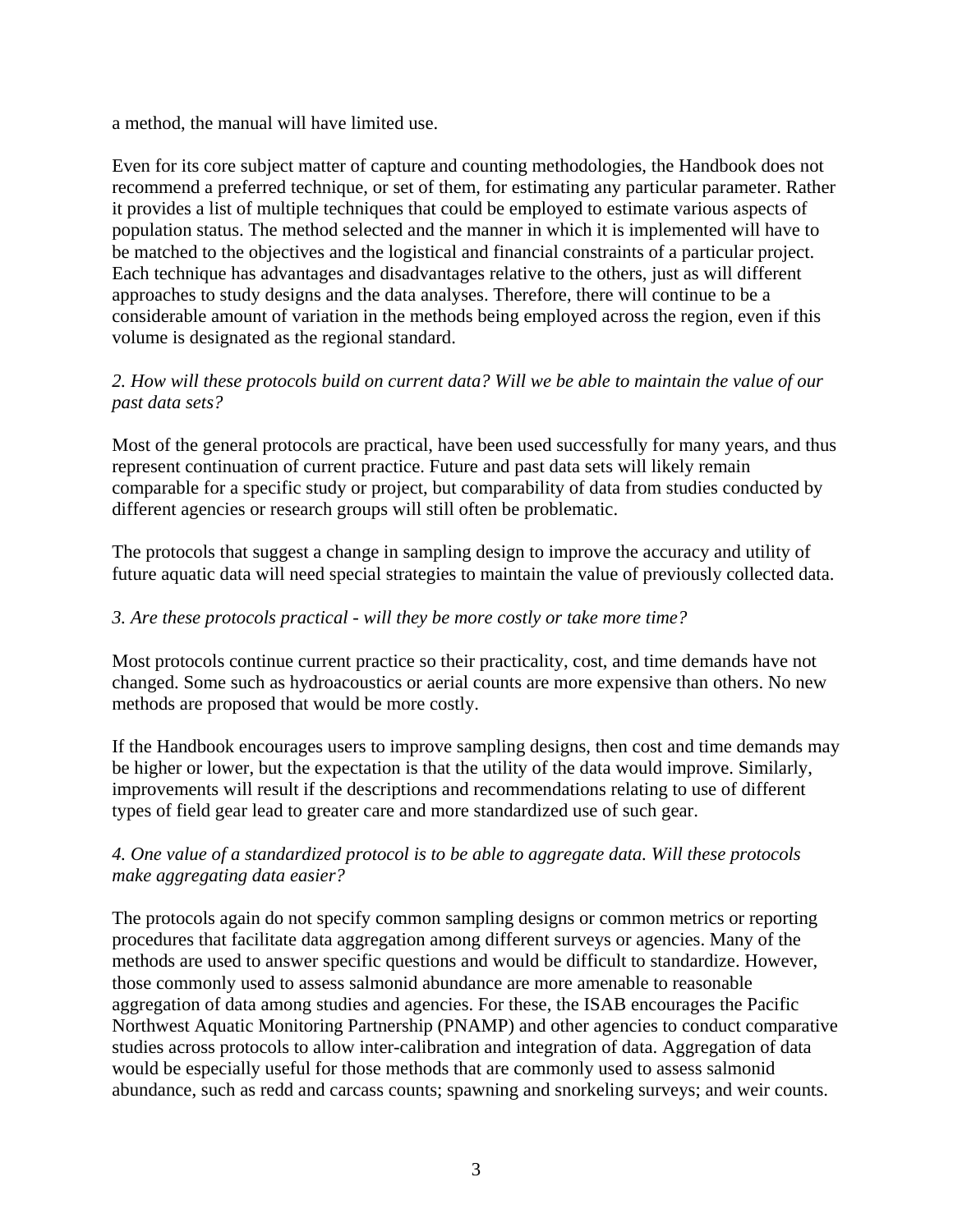Common designs that consider sampling variability and use EMAP protocols are recommended for each of these common methodologies.

Adoption of common, standardized protocols will eliminate one barrier to aggregating data. Other barriers such as incompatible data storage, lack of communication among practitioners, and inconsistent sampling designs may still make data aggregation difficult. These barriers can be overcome. For example if new sampling designs are implemented, such as the Generalized Random Tessellation Stratified (GRTS) design, then aggregating data resulting from application of a technique presented in the Handbook may be easier.

#### **B. Capture/Counting Techniques versus Study Design and Data Analysis**

The focus of the compendium is on field methods for capturing and counting fish. That seems proper and necessary. Given the great variety of studies that use these methods, it would be impossible to try to offer any guidelines on study design much more specific than those in the excellent early chapter on "The Role of Sample Surveys." In addition to giving a clear, concise introduction to the topic, this chapter also guides the reader to the most useful technical treatises on the topic.

The same applies to data analysis. The authors were wise in not attempting a summary chapter on this topic. The topic is too broad to be amenable to useful treatment in a compendium such as this. There might be value, however, in a very general chapter on data analysis that does three things. One would be to present a judicious assessment identifying the best available treatises on statistical analysis. A second function of such a chapter could be to summarize the most common statistical errors made by fishery biologists; e.g., fixing alpha, the probability of a type I error. A third function could be to guide the reader to the best literature on the graphical presentation of results, a critically important topic but one ignored by most statistics texts.

## **C. Mark-Recapture Methods**

As most of the field methods described are employed in the study of salmonid population dynamics and as various types of mark-recapture methods are commonly used in such studies, a separate chapter on the statistical principles of mark-recapture methodologies would be an important addition to the early part of the volume.

The method of attaching tags to fish or marking them has been used for over a century. Petersen (1896) used marked fish to compute the rate of exploitation and the population size of fish in enclosed bodies of water. According to Ricker (1958; see also Ricker 1975), the main estimates that can be obtained for mark/recapture studies are:

- 1. the rate of exploitation of a population
- 2. the size of the population
- 3. the survival rate from one interval to the next
- 4. the rate of recruitment to a population.

Censuses to assess these factors can be either from a single census or multiple censuses, and protocols for making these estimates are described by Jolly (1965), Seber (1965), and Cormack